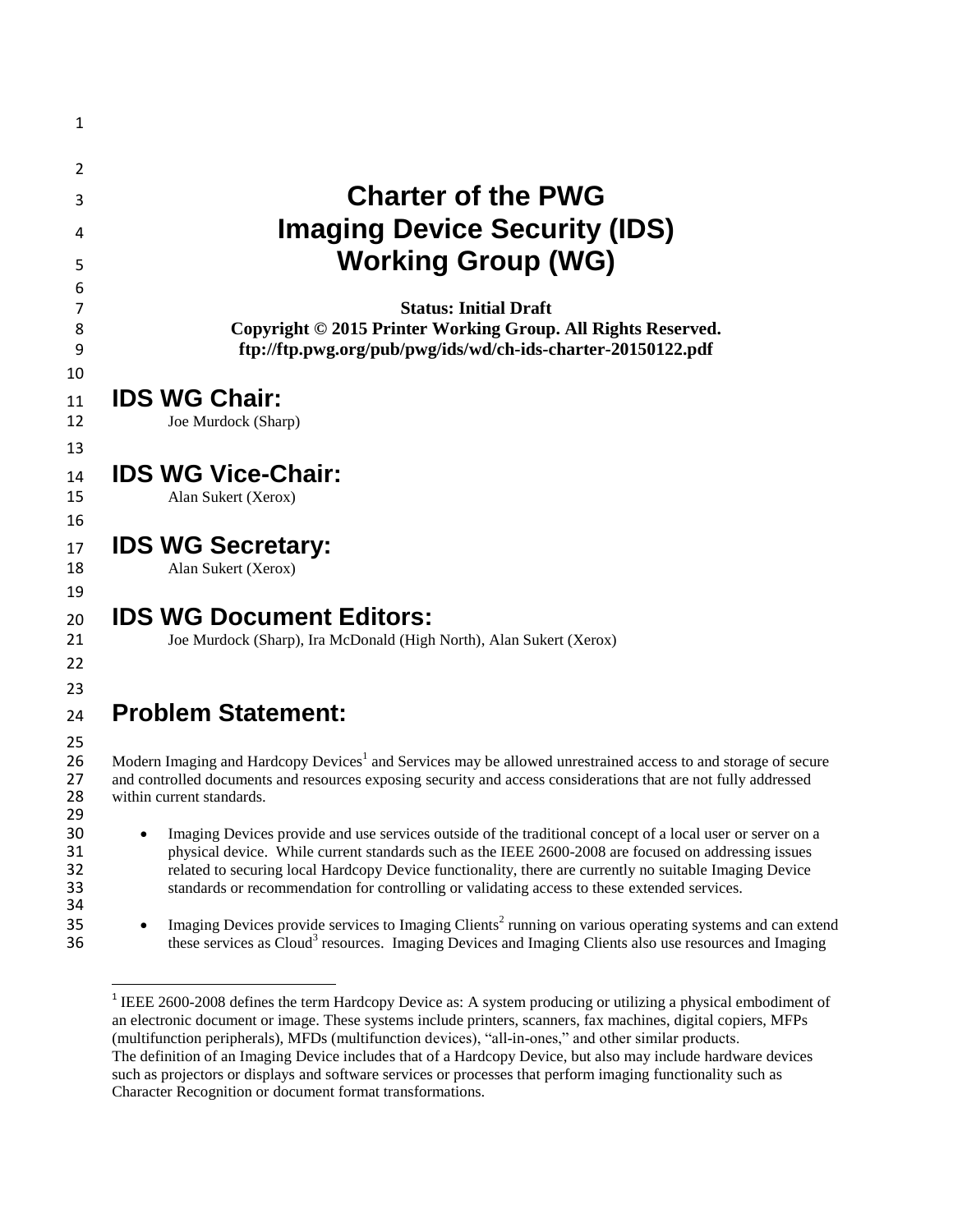37 Services from the Cloud. There are no suitable Imaging Device standards or recommended methodologies<br>38 for authenticating and securing the Imaging Devices. Imaging Clients, and Imaging Services in a Cloud 38 for authenticating and securing the Imaging Devices, Imaging Clients, and Imaging Services in a Cloud environment.

- <sup>41</sup> Imaging Devices and Imaging Services have no standard method to associate security information with an 42 Imaging Job and ensure that the security information is maintained throughout the Job lifetime.
- 44 Enterprise networks are deploying network endpoint attachment and compliance protocols and tools to 45 measure and assess the health of devices on the network. These assessment protocols go beyond simply 46 checking that the device possesses the correct credentials to access the network to also monitoring and<br>47 ssessing information such as operating system, security patches, antivirus definition levels etc. Hardco assessing information such as operating system, security patches, antivirus definition levels etc. Hardcopy 48 Devices (Network Printers, Multi-Function Devices, Network Scanners, etc.) have not been widely<br>49 integrated into these new assessment protocol schemes, in part because there is no standardized set 49 integrated into these new assessment protocol schemes, in part because there is no standardized set of<br>50 intributes that a health assessment server can measure for Hardcony Devices attributes that a health assessment server can measure for Hardcopy Devices.
- 52 The goal of the Imaging Device Security Working Group is to address these issues by developing the following<br>53 specifications and recommendations: specifications and recommendations:
- 54 TNC Binding for IDS Health Attributes Define health attributes transport using TNC.
- **55** Remediation specification Define standard methods to perform remediation of detected device health and 56 security defects.
- 57 IDS Model Define a common security model for PWG projects and working groups.
- 58 **IDS** Identification, Authentication and Authorization Define a set of standards and recommendations for providing the credentials and information required to provide secure access to Imaging Devices. Services 59 providing the credentials and information required to provide secure access to Imaging Devices, Services and Clients. and Clients.
- 61 IDS Security Ticket schema Define a standard schema for specifying, associating and maintaining 62 security information with an Imaging Job, Imaging Device or Imaging Client.
- 63 Liaison with the Common Criteria MFP Technical Community for Protection Profile

64<br>65 65 Our goal is to provide the metrics and mechanisms that allow Imaging Devices to fully participate in assessment-<br>66 protected networks and provide secure, controlled access to Jobs, Documents and Imaging Services. 66 protected networks and provide secure, controlled access to Jobs, Documents and Imaging Services.

## 68 **Out-of-scope:**

69

67

40

43

51

- 70 OOS-1 Define new encryption algorithms
- 71 OOS-2 Define new transport protocols
- 72 OOS-3 Define new application protocols<br>73 OOS-4 Define new hash functions or digi
	- OOS-4 Define new hash functions or digital signatures
- 74 OOS-5 Define new network endpoint attachment protocols
- 75 OOS-6 Define new security protocols
- 76 OOS-7 Define new security token, or public key certificate formats

## 78 **Objectives:**

79

l

77

- 80 OBJ-1 Define an extended set of attributes for Imaging Devices that may include device configuration 81 attributes to be used for policy enforcement
- 82 OBJ-2 Define a TNC transport binding for health assessment.
- 83 **OBJ-3** Define a common Security Model specification for reference by other PWG specifications.

<sup>&</sup>lt;sup>2</sup> Terms such as "Imaging Device" and "Imaging Service" used in this document are defined in the PWG MFD Model and Common Semantics document. The term "Imaging Client" is synonymous with the PWG Model term "Client"

 $^3$  The term "Cloud" is defined in the NIST Special Publication 800-145 (http://csrc.nist.gov/publications/drafts/800-145/Draft-SP-800-145\_cloud-definition.pdf)